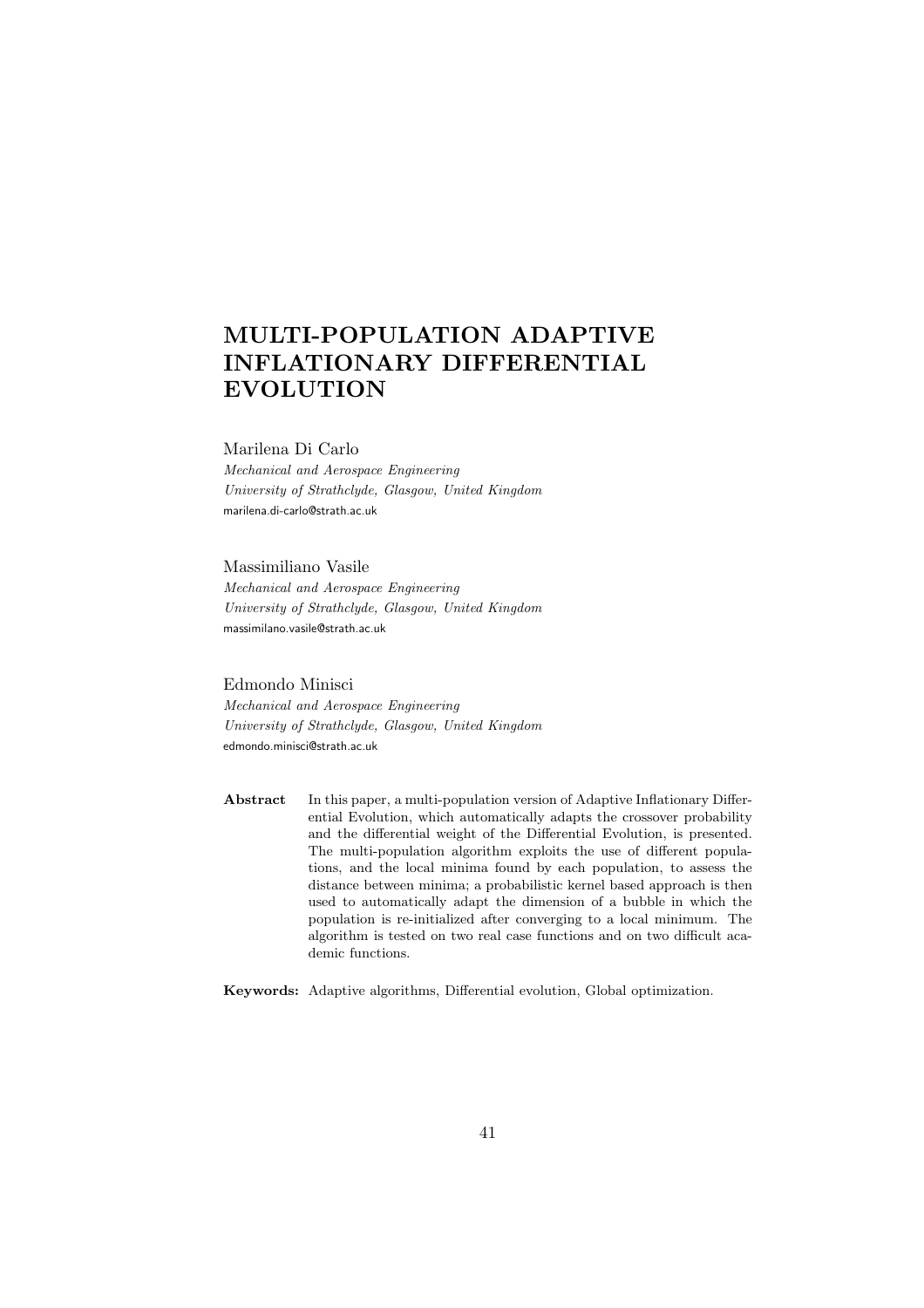#### 42 BIOINSPIRED OPTIMIZATION METHODS AND THEIR APPLICATIONS

# 1. Introduction

Differential Evolution (DE), [13], is a population-based stochastic algorithm for solving optimization problems. Although it has proved to be a very efficient global optimizer, work has been done to enhance its performance by combining it with deterministic or stochastic optimizers [4, 5, 15]. In [19], Inflationary Differential Evolution Algorithm (IDEA) was introduced. IDEA is based on the hybridization of Differential Evolution (DE) with the restarting procedure of Monotonic Basin Hopping (MBH) algorithm [20]. The performance of IDEA was found to be dependent upon the parameters controlling both the DE and MBH heuristics [19]. In particular, the DE performance is strongly influenced by the crossover probability, CR, and the differential weight, F, whose best settings are heavily problem dependent [8].

The need to have an algorithm capable of self-adapting these two parameters has resulted in many works [1, 3, 10, 12, 14]. The next step in the development of IDEA has therefore been the adaptation of CR and F, leading to Adaptive Inflationary Differential Evolution Algorithm (AIDEA) [11]. This algorithm uses a probabilistic kernel based approach to automatically adapt the values of both CR and F.

Starting from the successful results of AIDEA, this paper introduces a multi-population version of AIDEA (MP-AIDEA), using different strategies to create the mutant vector of the DE, different strategies to adapt CR and F and a new mechanism to adapt the dimension of the search space in which the population is re-initialized. Other multi-populations DE algorithms have been presented in [16, 21, 22].

In the first part of this paper MP-AIDEA is described. Then the results of four test cases are presented.

# 2. Multi-Population Adaptive Inflationary Differential Evolution Algorithm

The algorithm presented in this paper is a further development of AIDEA [11]. In the following, a summary of AIDEA and a detailed description of MP-AIDEA are given.

AIDEA. The first step in the run of AIDEA is a DE process in which each element of the population is associated to a different value of CR and F. During the advancement of the population from parents to children the values of CR and F are adapted using a kernel based approach. The DE is run until the population contracts below a threshold, identified by the parameter  $\rho$ . When this contraction condition is satisfied a local search is performed from the best individual in the population.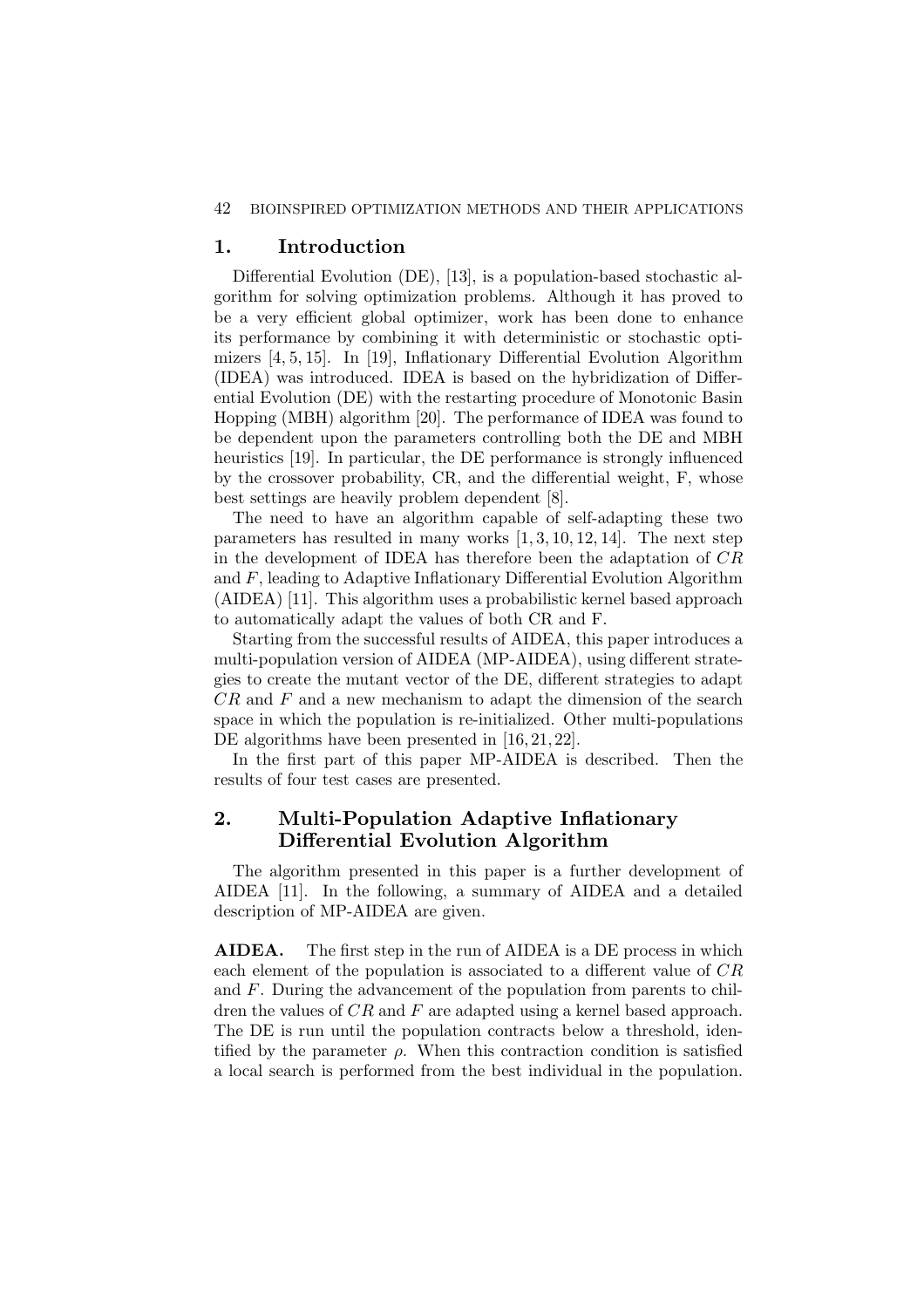The found local minimum is archived in a matrix of minima and the population is restarted in a bubble of dimension  $\delta_{local}$  around the local minimum (local restart). Local restart is iterated up to a predefined maximum value, identified by the value  $iun$ . When this value is reached the population is restarted at a distance  $\delta_{global}$  from the cluster of local minima found thus far (global restart). The algorithm stops when the maximum number of function evaluation is reached.

MP-AIDEA. In MP-AIDEA the single population of AIDEA is replaced by many populations. The common archive of local minima of all the populations can be used to create the mutant vector of the DE. Three strategies have been considered for the generation of the mutant vector: 1)  $DE/best/1-DE/rand/1$ : the mutant vector is created randomly using the best element or a random element of the population; 2)  $DE/arch/1-DE/rand/1$ : the mutant vector is created randomly using an element from the archive of local minima or a random element of the population: 3)  $DE/arch/1-DE/best/1$ : the mutant vector is created randomly using an element from the archive of local minima or the best element of the population.

As regards the adaptation, the presence of many populations can be exploited to adapt  $CR$  and  $F$  in a different way with respect to AIDEA. Two strategies for the adaptation of  $CR$  and F are proposed: 1) MP-AIDEA-CRF1  $(CR$  and F adaptivity realized using  $CR$  and F values equal for every element of each population and comparing the populations to each other) and 2) MP-AIDEA-CRF2  $(CR$  and F adaptivity realized using different  $CR$  and  $F$  values for each element of each population and comparing elements of each single population to each other, as in AIDEA  $[11]$ ).

Finally, a strategy is proposed to adapt also the dimension of the bubble for the local restart of the population, using a kernel based approach similar to the one used for the adaptation of  $CR$  and  $F$ . Considering all these possibilities, twelve different versions of the algorithm have been developed and tested:

- MP-AIDEA 1: MP-AIDEA-CRF1-DE/best/1-DE/rand/1
- MP-AIDEA 2: MP-AIDEA-CRF1-DE/arch/1-DE/rand/1
- MP-AIDEA 3: MP-AIDEA-CRF1-DE/arch/1-DE/best/1
- MP-AIDEA 4 to 6: MP-AIDEA 1 to 3 with  $\delta_{local}$  adaptation
- MP-AIDEA 7 to 12: MP-AIDEA 1 to 6 based on CRF2 strategy

A detailed description of the common structure of the algorithms is given in Algorithm 1. The procedure starts by setting values for  $n_{pop}$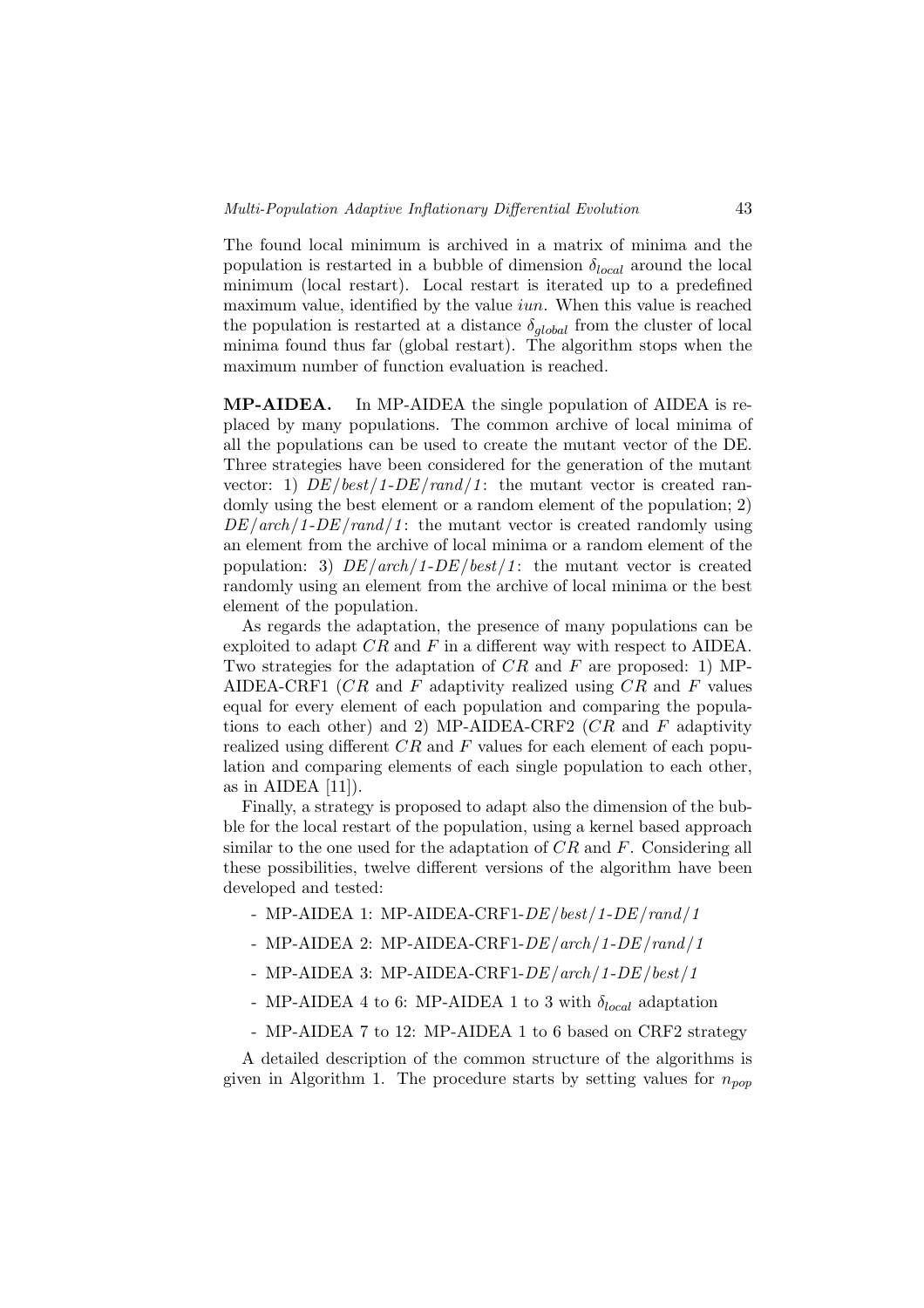#### 44 BIOINSPIRED OPTIMIZATION METHODS AND THEIR APPLICATIONS

(number of elements in each population),  $N_{pop}$  (number of populations), *iun* (maximum number of local restart),  $\bar{\rho}$  (size of the convergence box),  $\delta_{alobal}$  (distance from the cluster centres for the global restart) and  $\delta_{local}$ (dimension of the bubble for the local restart, if not adapted) as in line 1 and initializing the populations (line 3). The joint PDF for CR and  $F$  is then initialised to be a uniform distribution (lines 4 and 5). For MP-AIDEA-CRF1, DE is run (line 11) drawing probabilistically a value for F and  $CR$  from CRF for each population (line 9) and CRF is updated on the basis of the improvement of the populations (step 15). For MP-AIDEA-CRF2, lines 9, 15 and 16 are to be considered inside the **for** cycle over the elements of the population (different values of  $CR$ and  $F$  for each element of the populations). If the populations contracts below a predefined threshold (step 18), a local optimizer is run from the current minimum (line 19) and the found local minimum is saved in an archive of local minima of all the populations (line 32).  $iun_m$  is updated based on the improvement of the value of  $f_{min,m}$  (lines 23 to 28). If the adaptation of  $\delta_{local}$  is performed, when all the population have performed the local search, a matrix **B** for the adaptation of the dimension of the bubble can be created (step 34, Algorithm 3) using the local minima found thus far. At this point the populations go through local or global restart according to lines 39 to 45. In particular, if the local optimizer failed to improve the value of  $f_{min}$  more than  $iun_{max}$ times, the population is restarted globally and iun is set to 0, otherwise the population is restarted within a local bubble and  $iun = iun + 1$ . The dimension of the bubble for the local restart is sampled from matrix B (line 40) or is the one defined at line 1 if  $\delta_{local}$  is not adapted. The adaptation of B (line 36) is done only when the local optimizer has been applied to all the population for the second time (for each population, the adaptation can be performed only if two local minima are known for that population). At this point, the loop restart from the initialization of CRF. As a terminal criterion the algorithms stops if the maximum number of function evalutation  $n_{feval,max}$  has been reached.

CR and F adaptation. The updating procedure for CRF is detailed in Algorithm 2 for MP-AIDEA-CRF1. For each population, the maximum objective function difference between parents and children,  $dd_{max}$ , is computed (line 1). Then the element of CRF are sequentially evaluated and the first time that the dd value associated to the considered row is lower than  $dd_{max}$  (line 4) the value of F used for the considered population substitutes the corresponding elements  $\text{CRF}_{i,2}$ (line 5). For  $CR$ , the value associated to the considered population sub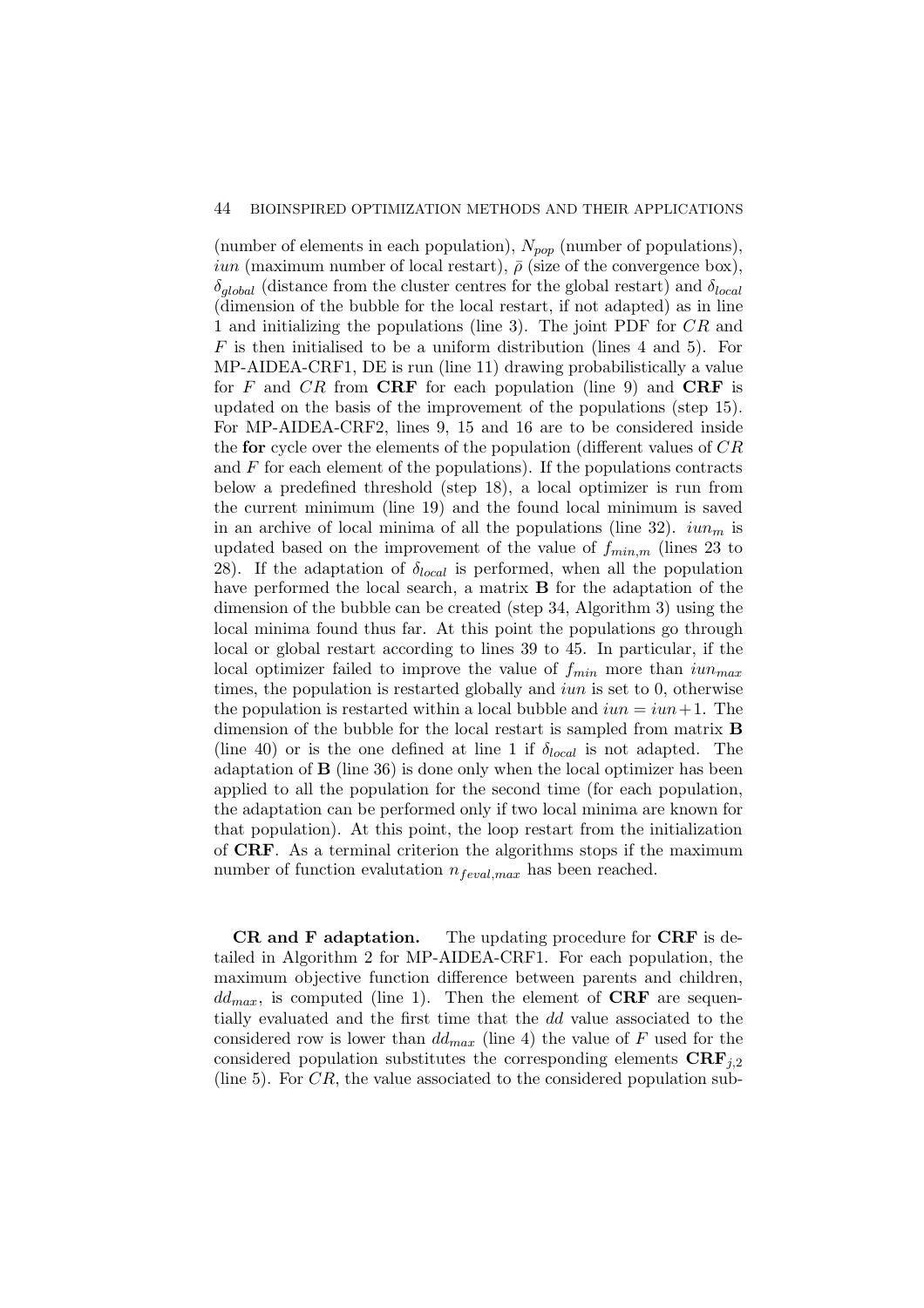stitutes CRF<sub>j,1</sub> (line 7) only if  $dd_{max}$  is greater than a given value CRC (line 6), [11].

For MP-AIDEA-CRF2 the for cycle in line 2 is substituted by a for cycle over the elements of the single population and  $dd_{max}$  is replaced by  $f(\mathbf{x}_{i,k}) - f(\mathbf{x}_{i,k+2})$  for each element i of the population, as in [11].

 $\delta$  **adaptation.** The generation of the matrix **B** for the adaptation of the dimension of the bubble for the local restart is described in Algorithm 3; it reflects the procedure for the creation of CRF and is based on the computation of the distance between the local minima found by the different populations and stored in the common archive of local minima. The updating procedure for B, detailed in Algorithm 4, follows the same approach used for the adaptation of CRF; the distance between local minimum found at subsequent local restart is used to assess the validity of the used dimension of the bubble for the local restart (a local restart is effective if the algorithm move from a local minimum to another).

The process of adaptation of the dimension of the bubble for the local restart will be presented in greater details in the first two test cases of the Test Results section.

## 3. Test Results

The test cases are taken from the technical report of the CEC 2005 and CEC 2011 competitions [6,17]. The considered problems are: Spread Spectrum Radar Polyphase Code Design and Tersoff Radar Function Minimization Problem from CEC 2011; Schwefel's Problem, Function 12, and Rotated Version of Hybrid Composition Function, Function 16, from CEC 2005. The statistics reported are computed on the results obtained from 100 independent runs in which new populations are generated at each run. The success rate reported in the next tables and figures is computed as number of times (over the 100 runs) in which the minimum found by the algorithm is lower than  $f_{min} + \epsilon$  where  $f_{min}$  is the minimum value of the function and  $\epsilon$  is a given threshold [18].  $\epsilon = 0.001$  for the test cases from CEC 2011 and  $\epsilon = 0.01$  for the CEC 2005 problems [17].

### 3.1 Spread Spectrum Radar Polyphase Code Design

This problem has dimension  $n_D = 20$  and the best solution found is  $f_{min} = 0.5$ . The maximum number of function evaluation is 1.5e5 [6]. The same parameters setting of [11] was used, that is  $\delta_{local} = \delta_{alobal}$ 0.1,  $\rho = 0.2$  and  $iun = 10$ . The results obtained using AIDEA in [11] (where the DE strategy was  $DE/best/1$ ) and new results obtained using AIDEA with the DE strategy  $DE/best/1-DE/rand/1$  are reported in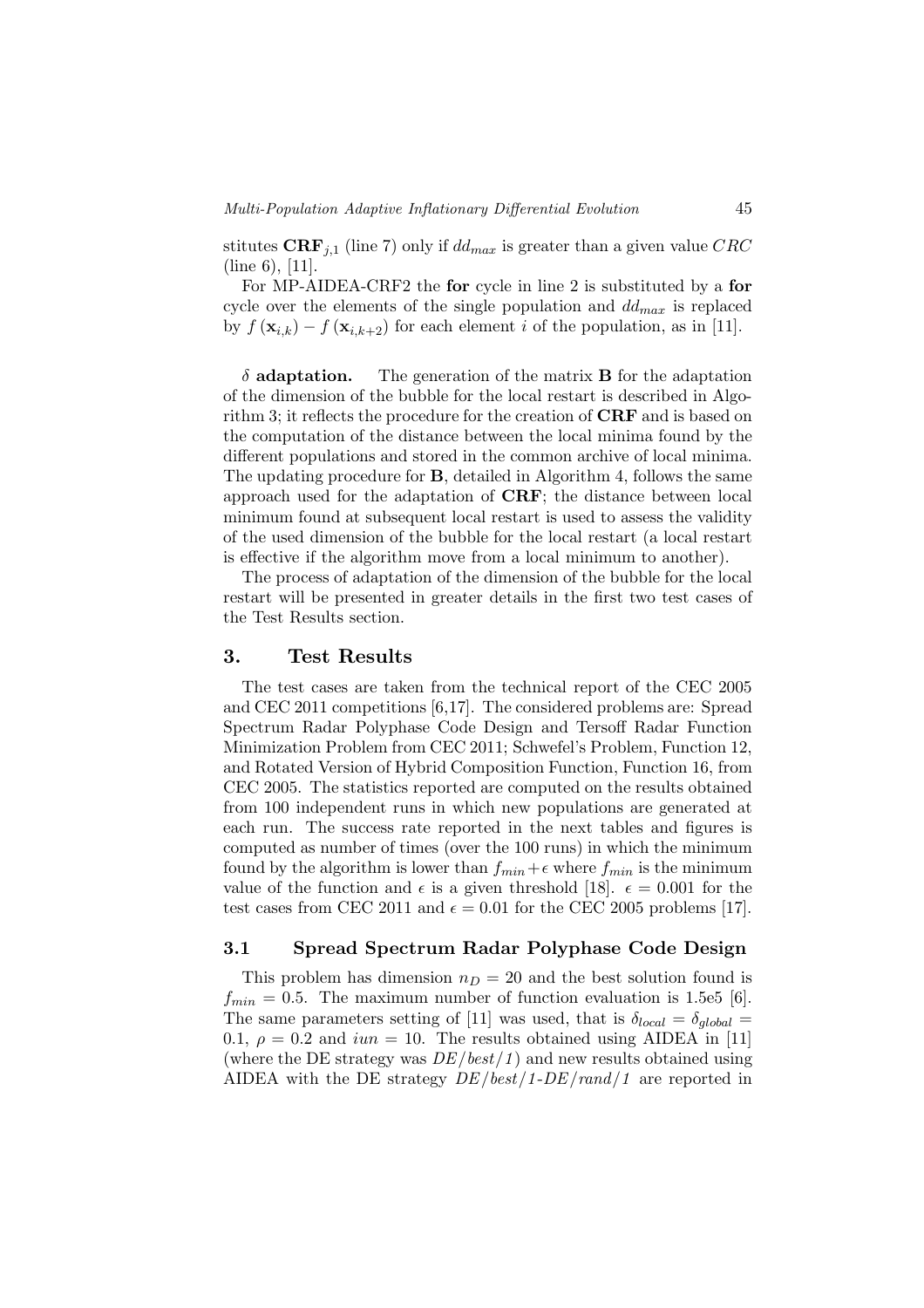#### Algorithm 1 Multi-Population Adaptive Inflationary Differental Evolution Algorithm

```
1: Set values for n_{pop}, N_{pop}, iun, \bar{\rho}, \delta_{global}<br>
2: Set n_{feval,m} = 0 and k_m = 1 for all populations m \in [1, \ldots, N_{pop}]<br>
3: Initialize population \mathbf{x}_{m,i,k} for all m \in [1, \ldots, N_{pop}] and for all i \in [1, \ldots, n_{pop}]4: A regular mesh with (n_D + 1)^2 points (where n_D is the dimensionality of the problem) in the space CR \in [0.1, 0.99] xF \in [-0.5, 1] is created
 5: Initialize CRF with points of the mesh: \text{CRF}_{j,1} \leftarrow \text{CR}_j and \text{CRF}_{j,2} \leftarrow \text{F}_j for all j \in[1, \ldots, (n_D+1)^2]6: Associate to each row of CRF an element dd_j = 0 for all j \in [1, \ldots, (n_D + 1)^2]7: Row sort CRF in terms of dd values
 8: for m \in [1, \ldots, N_{pop}] do<br>9: Sample \mathbf{CR}_{m,k} and F
9: Sample \mathbf{CR}_{m,k} and \mathbf{F}_{m,k} from \mathbf{CRF}<br>10: for i \in [1, ..., n_{\text{non}}] do
             for i \in [1, \ldots, n_{pop}] do
11: \mathbf{x}_{m,i,k+1} \leftarrow \overrightarrow{\text{DE}}(\mathbf{x}_{m,i,k}, \mathbf{CR}_{m,k}, \mathbf{F}_{m,k})<br>12: n_{recall, m} = n_{equal, m} + 112: n_{feval,m} = n_{feval,m} + 1<br>13: end for
13: end for<br>14: k_m = k_n14: k_m = k_m + 1<br>15: Update CRF (see Algorithm 2)
16: Row sort CRF in terms of dd values<br>17: \rho_m = \max \left( ||\mathbf{x}_{m,i,k} - \mathbf{x}_{m,i,k}|| \right)17: \rho_m = \max \left( ||\mathbf{x}_{m,i,k} - \mathbf{x}_{m,j,k}|| \right) \quad \forall \mathbf{x}_{m,i,k}, \mathbf{x}_{m,j,k} \in P_{m,k}<br>18: if \rho_m < \bar{\rho} \cdot \rho_{max,m} then
 19: Run a local optimizer from \mathbf{x}_{best,m} and let \mathbf{x}_{l,m} be the local minimum found by the
      local optimizer
20: if f(\mathbf{x}_{l,m}) < f(\mathbf{x}_{best,m}) then<br>
21: f(\mathbf{x}_{best,m}) \leftarrow f(\mathbf{x}_{l,m})<br>
22: end if
 21: f(\mathbf{x}_{best,m}) \leftarrow f(\mathbf{x}_{l,m})<br>
22: end if
23: if f(\mathbf{x}_{best,m}) < f_{min,m} then<br>
24: f_{min,m} \leftarrow f(\mathbf{x}_{best,m})24: f_{min,m} \leftarrow f(\mathbf{x}_{best,m})<br>
25: iun_m = 026: else<br>
27: \frac{i}{28}<br>
28: end
                         iun_m = iun_m + 128: end if 29: else
29: else<br>30: 5
30: Termination Unless n_{feval,m} \geq n_{feval,max} goto (10)<br>31: end if
31: end if<br>32: Add \mathbf{x}_iAdd \mathbf{x}_{best,m} to the archive of minima of population: A_{q,m} = A_{q,m} + {\mathbf{x}_{best,m}}33: end for
34: Create matrix B for adaptation of the dimension of the bubble (see Algorithm 3)
 35: if (All population went for the 2nd time through the local minimizer) then
36: Update B (see Algorithm 4)
37: end if
38: for m \in [1, \ldots, N_{pop}] do<br>39: if iun \leq iun_{max} then
39: if iun \leq iun_{max} then<br>40: Sample \delta_{local,m} fro<br>41: Initialize population
                    Sample \delta_{local,m} from {\bf B} to define the bubble D_m41: Initialize population \mathbf{x}_{m,i,k} for all i \in [1, \ldots, n_{pop}] in the bubble D_m<br>42: else
\begin{array}{cc} 42: & \text{else} \\ 43: & \end{array}43: Define clusters in the archive and compute baricentre \mathbf{x}_{c,m} of each cluster 44: Initialize population \mathbf{x}_{m,i,k} for all i \in [1, \ldots, n_{non}] such that \forall i, j | \mathbf{x}_{m,i,k}.
                    Initialize population \mathbf{x}_{m,i,k} for all i \in [1, \ldots, n_{pop}] such that \forall i, j \mid \mid \mathbf{x}_{m,i,k} - \mathbf{x}_{m,j,k} \mid \mid >\delta_{global}45: end if
46: end for
47: Termination Unless n_{feval,m} \geq n_{feval,max} goto (4)
```
Table 1, along with the results of two of the best performing algorithms of the CEC 2011 competition, the Genetic Algorithm with Multi Parent Crossover (GA-MPC) [7] and the Weed Inspired Differential Evolution (WI-DE) [9].

AIDEA gives better results than GA-MPC or WI-DE. In Figure 1 the success rates obtained using different population number  $N_{pop}$  composed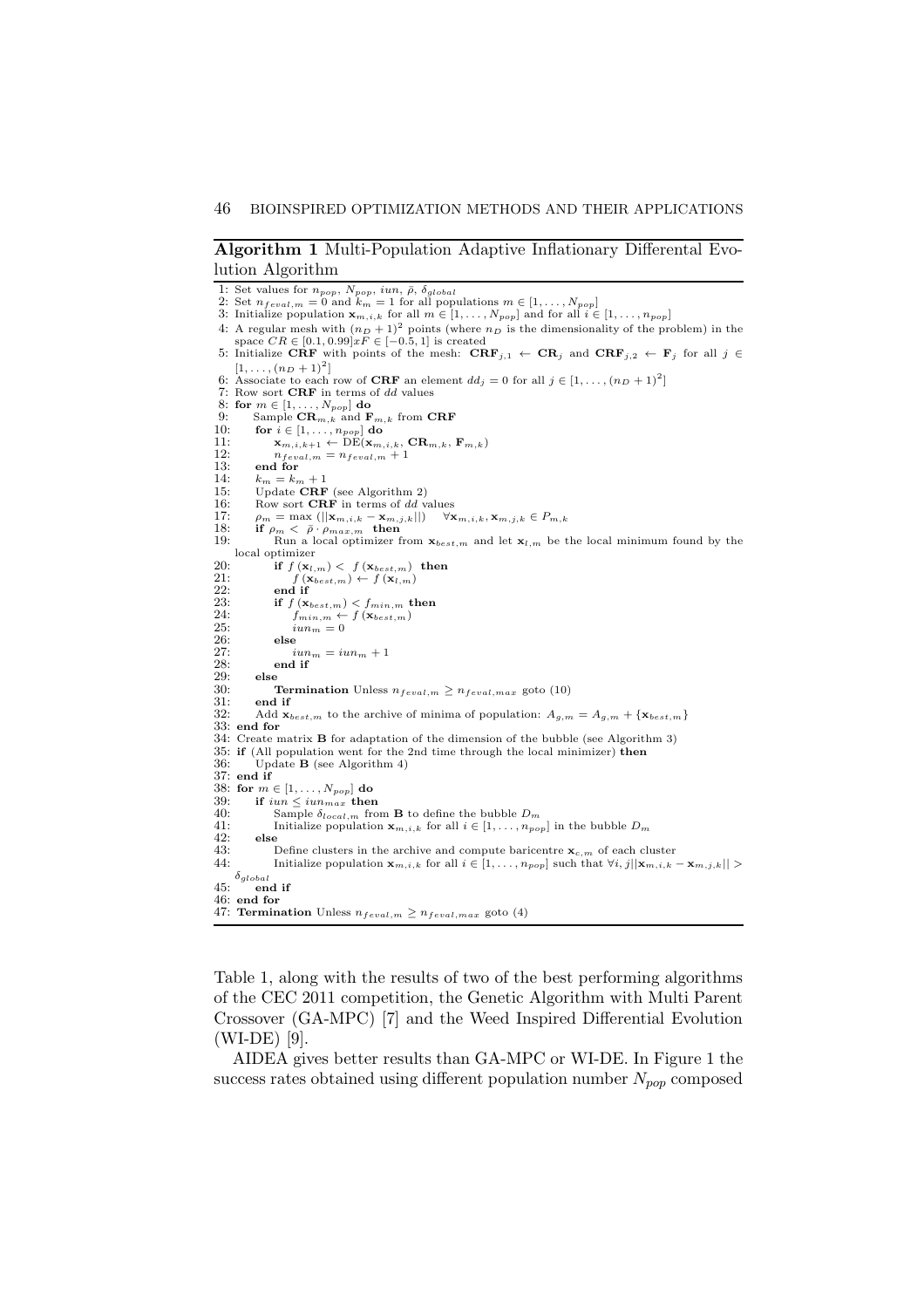Algorithm 2 Updating procedure for CRF

| 1: For each population compute $dd_{max,m} = max  f(\mathbf{x}_{m,i,k+1}) -$ |                                                     |  |
|------------------------------------------------------------------------------|-----------------------------------------------------|--|
| $f(\mathbf{x}_{m,i,k})$   for all $i \in [1,\ldots,n_{pop}]$                 |                                                     |  |
| 2: for $m \in [1, , N_{pop}]$ do                                             |                                                     |  |
| for $j \in [1, , (n_D + 1)^2]$ do<br>3:                                      |                                                     |  |
| if $dd_j < dd_{max,m}$ then<br>4:                                            |                                                     |  |
| $\mathbf{CRF}_{j,2,k} \leftarrow \mathbf{F}_{m,k}$<br>5:                     |                                                     |  |
| 6:                                                                           | if $dd_{max,m} > \text{CRC}$ then                   |  |
| 7:                                                                           | $\mathbf{CRF}_{i,1,k} \leftarrow \mathbf{CR}_{m,k}$ |  |
| end if<br>8.                                                                 |                                                     |  |
| end if<br>9:                                                                 |                                                     |  |
| end for<br>10:                                                               |                                                     |  |
| $11:$ end for                                                                |                                                     |  |

#### Algorithm 3 Generation of matrix B for the adaptation of the bubble

- 1: Compute mean and minimum distance between all local minima in  $A_{qm}$  for all  $m \in [1, \ldots, N_{pop}]$ :  $\mathbf{d}_{minMIN}$  and  $\mathbf{d}_{minMEAN}$
- 2: Create regular mesh with  $(n_D + 1)^2$  points in the space  $[\mathbf{d}_{minMIN}, \mathbf{d}_{minMEAN}]$
- 3: Initialize B with points of the mesh
- 4: Associate to each row of **B** an element  $dd_{bj} = 0$  for all  $j \in$  $[1, \ldots, (n_D+1)^2]$
- 5: Row sort **B** in terms of  $dd_b$  values

Algorithm 4 Updating procedure for B

1: For each population compute  $p_m = ||\mathbf{x}_{l,m,k+1} - \mathbf{x}_{l,m,k}||$ 2: for  $m \in [1, \ldots, N_{pop}]$  do<br>3: for  $i \in [1, \ldots, (n_D +$ 3: **for**  $j \in [1, ..., (n_D + 1)^2]$  do 4: if  $dd_{bj} < p_m$  then 5:  $\mathbf{B}_{j,1,k} \leftarrow \delta_{local,m}$ <br>6: **end if** end if 7: end for 8: end for

by  $n_{pop} = 10$  elements are shown for MP-AIDEA 1, 4, 7 and 10 and MP-AIDEA 2, 5, 8 and 11. Results from MP-AIDEA 3, 6, 9, 12 are very similar to MP-AIDEA 2, 5, 8, 11 and therefore are not shown. AIDEA was tested with a number of individuals in the single population equal to the total number of individuals of MP-AIDEA. The most successful versions of MP-AIDEA are 1, 7 and 10; their results are always better than AIDEA's one. MP-AIDEA versions 2, 5, 8 and 11 show a success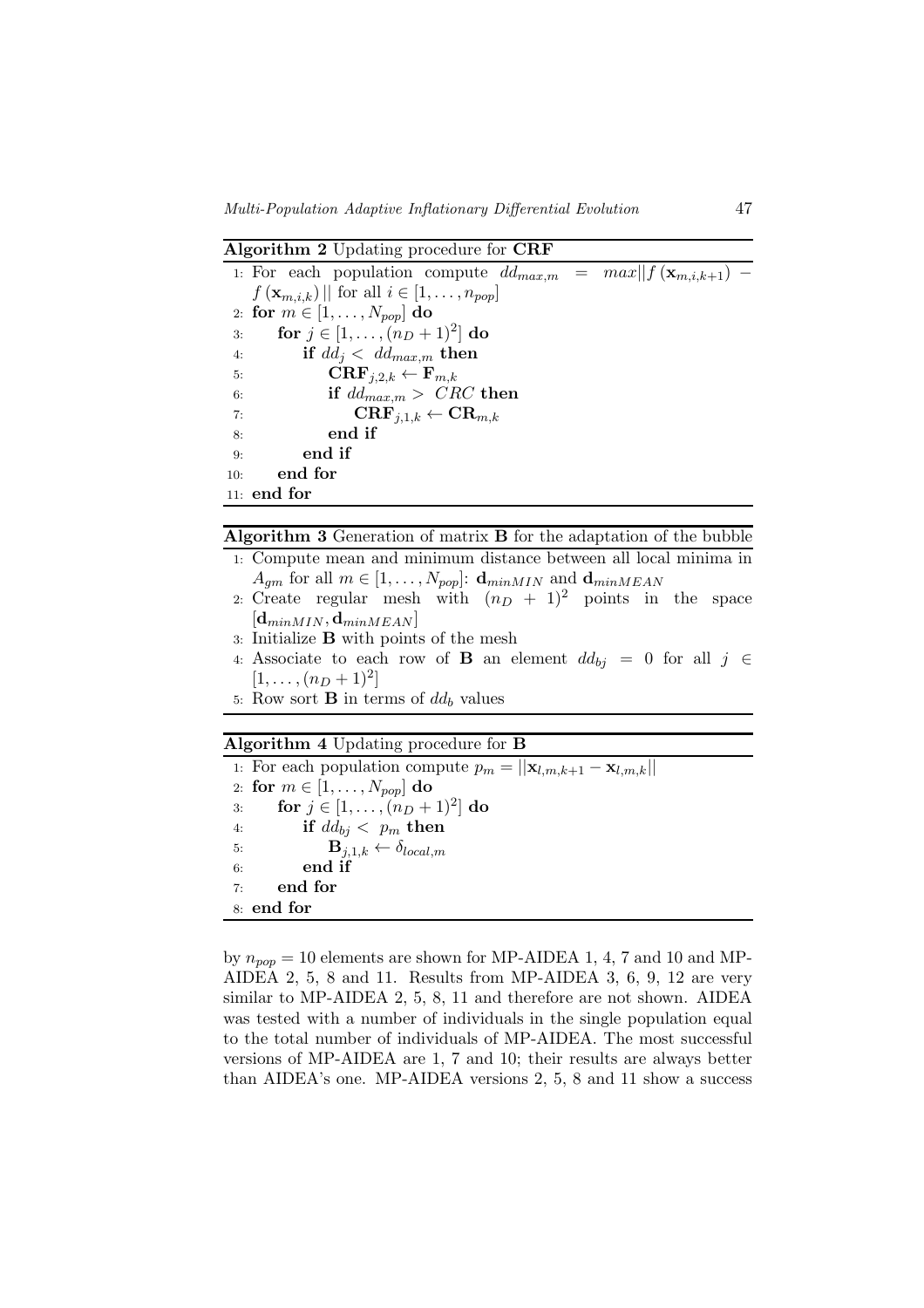Table 1. Spread Spectrum Radar Polyphase Code Design – AIDEA, GA-MPC and WI-DE results.

| Algorithm                    | $n_{pop}$ | Min    | Mean   | Max    | Str.Dev. | S.Rate                       |
|------------------------------|-----------|--------|--------|--------|----------|------------------------------|
| AIDEA $DE/best$              | 20        | 0.5000 | 0.5150 | 0.6509 | 0.0343   | $\overline{\phantom{a}}$     |
| AIDEA DE/ $best$ -DE/ $rand$ | 20        | 0.5000 | 0.5130 | 0.6422 | 0.0263   | 75                           |
| GA-MPC                       | $\bar{a}$ | 0.5000 | 0.7484 | 0.9334 | 0.1249   | $\overline{\phantom{a}}$     |
| WI-DE                        | $\bar{a}$ | 0.5000 | 0.656  | 0.993  | 0.116    | $\qquad \qquad \blacksquare$ |



Figure 1. Spread Spectrum Radar Polyphase Code Design – MP-AIDEA success rate.

rate increasing with  $N_{pop}$  and greater than the success rate of AIDEA for  $N_{pop}$  sufficiently high.

In Figure 2 the process of adaptation of the dimension of the bubble for the local restart is shown for MP-AIDEA 4 and  $N_{pop} = 3$  for a sequence of 19 subsequent local restarts before the global restart of the algorithm. The bold line represents the mean value of  $\delta_{local}$  over all the populations. It is evident that  $\delta_{local} = 0.1$  proves to be a good guess for the value of  $\delta_{local}$ .

## 3.2 Tersoff Potential Function Minimization Problem

This problem has dimension  $n_D = 30$  and the best solution is  $f_{min} =$ −36.9286. The maximum number of function evaluation is 1.5e5. AIDEA and MP-AIDEA were tested using two different sets of parameters settings:  $\delta_{local} = \delta_{global} = 0.1, \ \rho = 0.2, \ iun = 10 \ (\text{Case 1}) \text{ and } \delta_{local} = 0.3,$  $\delta_{alobal} = 0.1, \ \rho = 0.2, \ iun = 10 \ (\text{Case 2}).$  The results obtained using AIDEA in [11] and new results obtained using AIDEA with the DE strategy  $DE/rand/1-DE/best/1$  are reported in Table 2, along with the results obtained by GA-MPC and WI-DE.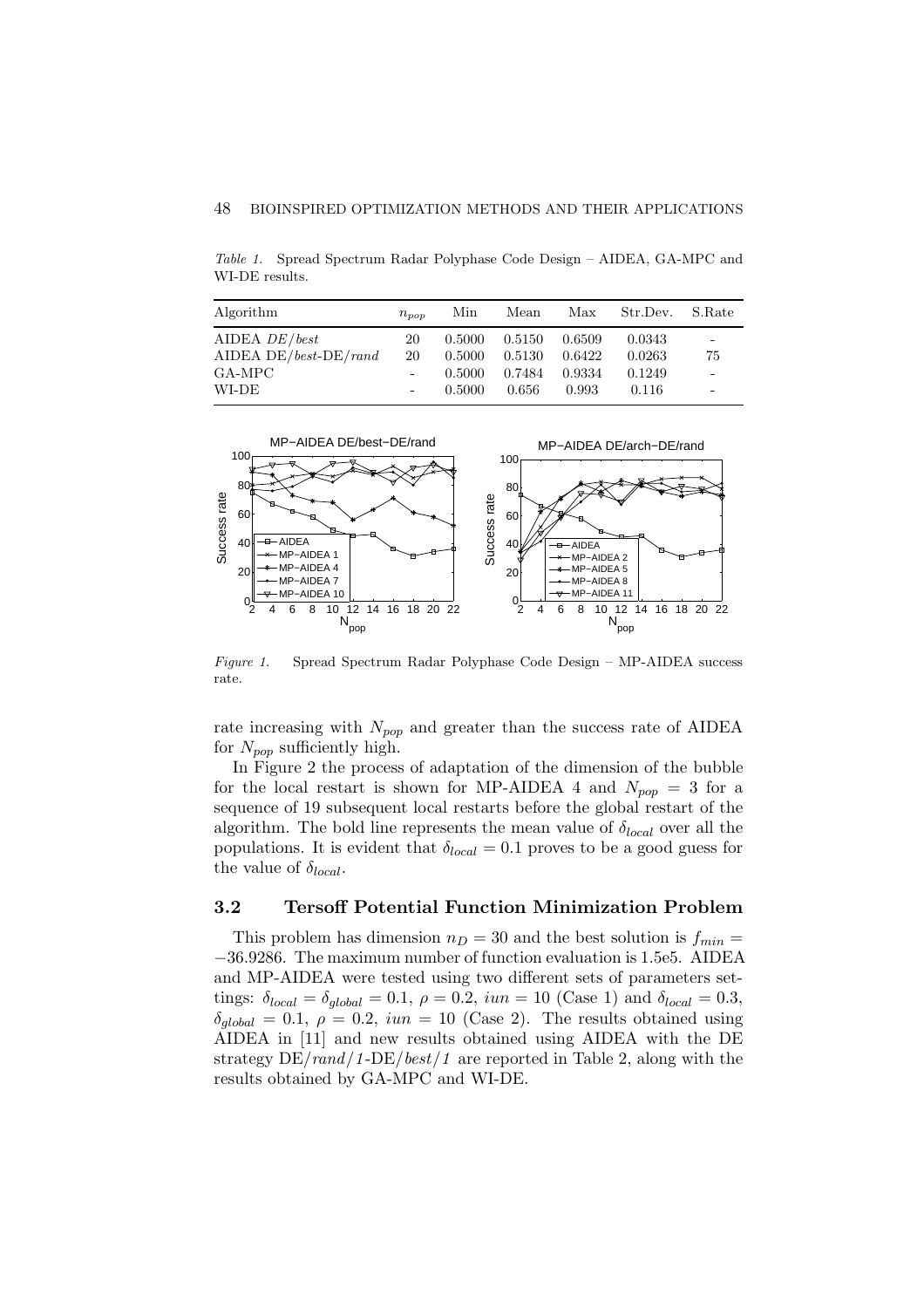

Figure 2. Spread Spectrum Radar Polyphase Code Design – adaptation of  $\delta_{local}$ .

| Algorithm                                            | $n_{pop}$ | Min                      | Mean                     | Max                      | Str.Dev.         | S.Rate |
|------------------------------------------------------|-----------|--------------------------|--------------------------|--------------------------|------------------|--------|
| Case 1<br>AIDEA DE/ $best$<br>AIDEA DE/ $best$ -rand | 20<br>20  | $-36.9286$<br>$-36.9286$ | $-36.8527$<br>$-36.8046$ | $-35.5171$<br>$-35.9700$ | 0.2442<br>0.2483 | 34     |
| Case 2<br>$AIDEA DE/best-random$                     | 20        | $-36.9286$               | $-36.6219$               | $-35.4467$               | 0.4694           | 11     |
| GA-MPC<br>WI-DE                                      | -<br>٠    | $-36.8457$<br>$-36.8$    | $-35.03883$<br>$-35.6$   | $-34.1076$<br>$-34.2$    | 0.8329<br>0.904  |        |

Table 2. Tersoff Potential Function Minimization Problem – AIDEA, GA-MPC and WI-DE results.

In Figure 3 the results obtained from different combinations of  $N_{pop} \times$  $n_{pop}$  are shown for the best variants of MP-AIDEA and for both Case 1 and Case 2.

For Case 1 the best results are given by MP-AIDEA 1 and MP-AIDEA 7. Changing the values of  $\delta_{local}$  from 0.1 to 0.3 (Case 2) results however in a successful performance of the algorithms with adaptation of  $\delta_{local}$ , that is MP-AIDEA 4 and MP-AIDEA 10. This is due to the fact that for Case 1 the chosen value of  $\delta_{local}$  was close to the optimal value for this problem. This is proved in Figure 4, where the process of adaptation of  $\delta_{local}$  is shown for MP-AIDEA 4 using 3 populations. Arbitrary chosen values, such as  $\delta_{local} = 0.3$  (Case 2) are very dissimilar from the one obtained through the adaptation process  $(\delta_{local} = 0.1)$ .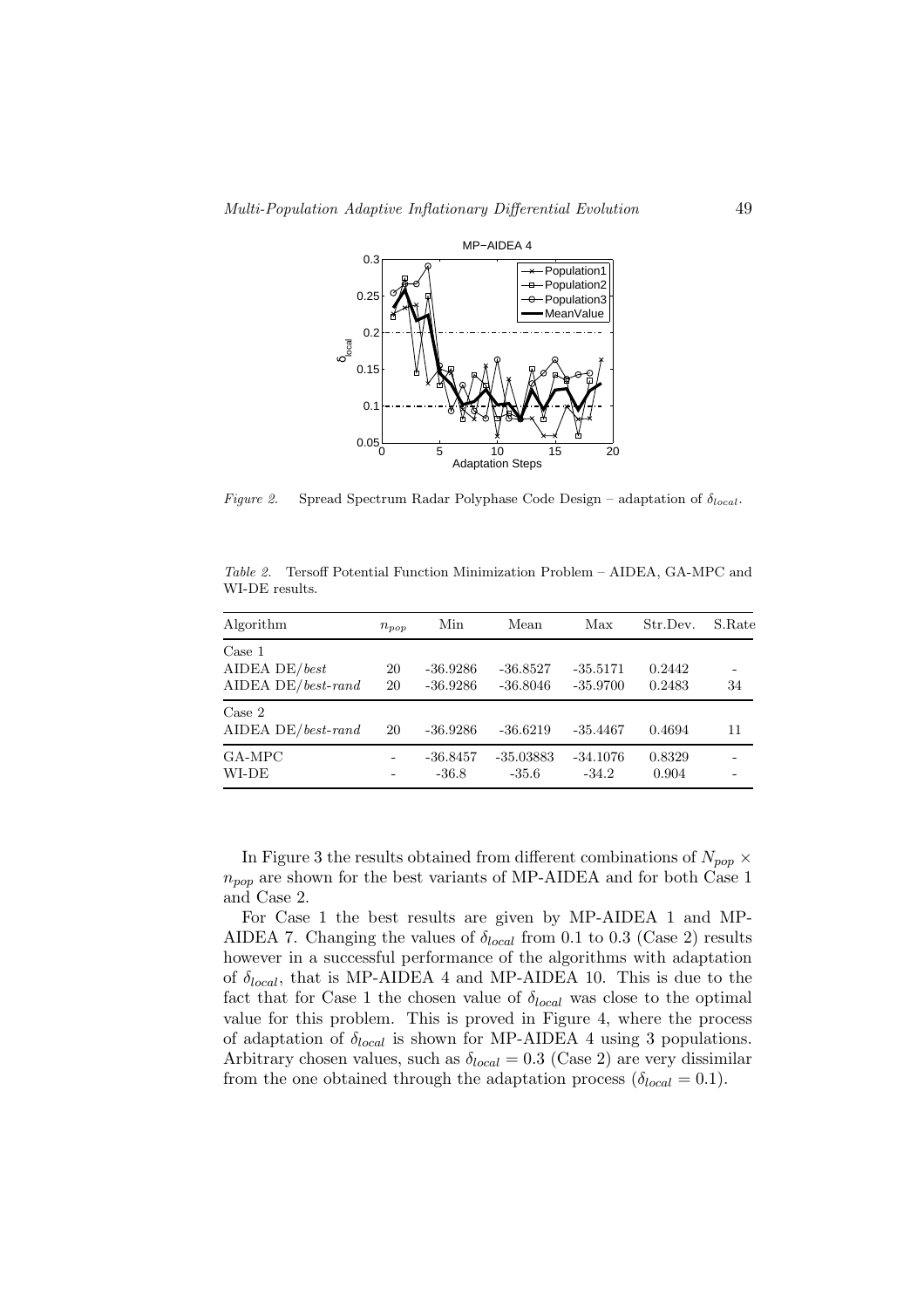

Figure 3. Tersoff Potential Function Minimization Problem – MP-AIDEA success rate.



Figure 4. Tersoff Potential Function Minimization Problem – adaptation of  $\delta_{local}$ .

## 3.3 Schwefel's Problem

Schwefel's problem was tested with dimension  $n_D = 30$  and  $n_D = 50$ . The best solution is  $f_{min} = -460$ ; the parameters settings is  $\delta_{local} =$  $\delta_{global} = 0.1, \ \rho = 0.2$  and  $iun = 5$ . The maximum number of function evalutions is 3e5 for the 30D problem and 5e5 for the 50D problem, [17]. The results obtained using AIDEA with DE strategy  $DE/rand/1$ - $DE/best/1$  are reported in Table 3 as statistics of the objective function error values with respect to  $f_{min}$ , as required by [17], along with the results obtained by one of the best performing algorithms of the CEC 2005 competition, the Restart Covariance Matrix Adaptation Evolution Strategy with Increasing Population Size (IPOP-CMA-ES) [2]. AIDEA gives better results for the 30D problem and for the 50D problem it locates the global minimum, while CMA-ES was not able to find it.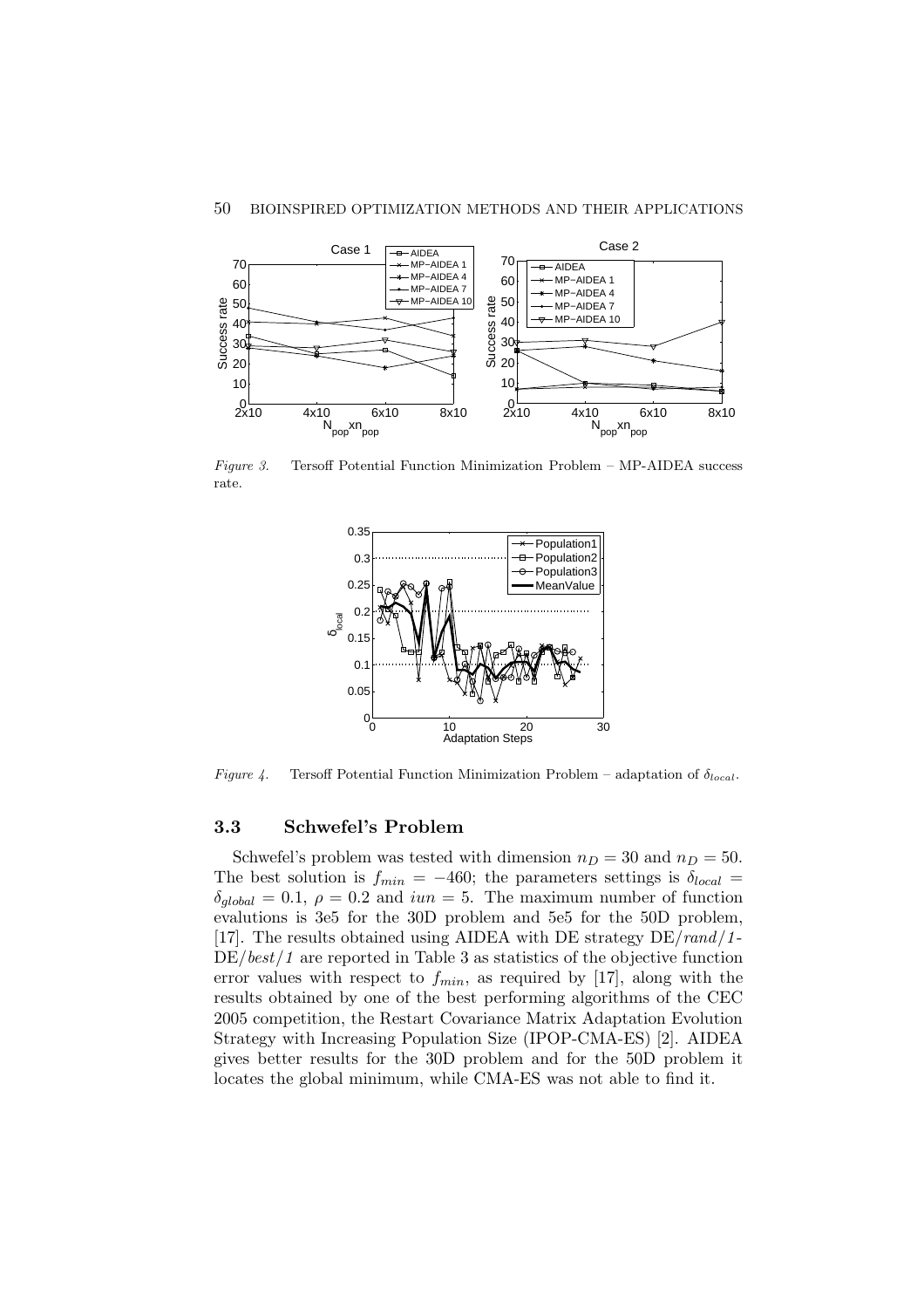Table 3. Schwefel's Problem – AIDEA and IPOP-CMA-ES results.

Algorithm  $n_D \quad n_{pop}$  Min Mean Max Str.Dev. S.Rate AIDEA 30 20 2.01e-9 1.03e+2 1.00e+3 1.97e+2 43 IPOP-CMA-ES 30 - 3.79e-9 4.43e+4 1.10e+6 2.19e+5 - AIDEA 50 40 1.45e-8 2.63e+3 1.75e+4 2.74e+3 1  $\rm{IPOP\text{-}CMA\text{-}ES} \quad 50 \qquad - \qquad 9.67e\text{+}0 \quad 2.27e\text{+}5 \quad 5.57e\text{+}6 \quad 1.11e\text{+}6$ 



Figure 5. Schwefel's Problem – MP-AIDEA success rate.

In Figure 5 the success rates obtained for different values of  $N_{pop}$ , with  $n_{pop} = 10$  for the 30D problem and  $n_{pop} = 20$  for the 50D problem, are shown for the most successful versions of MP-AIDEA. For the 30D problem MP-AIDEA gives better results than AIDEA in most of the cases; for the 50D problem MP-AIDEA is able to find the global minimum of the function.

# 3.4 Rotated Version of Hybrid Composition Function

For this function the best solution is  $f_{min} = 120$ ,  $n_D = 10$ ,  $\delta_{local} =$  $\delta_{global} = 0.1, \rho = 0.2$  and  $iun = 5$ . The maximum number of function evaluations is 1e5 [17]. The results obtained using AIDEA, IPOP-CMA-ES and MP-AIDEA are shown in Table 4 and Table 5, where results from different combinations of  $N_{pop} \times n_{pop}$  are presented.

The most successful variants of MP-AIDEA were able to locate the global minimum of this function, a minimum that neither IPOP-CMA-ES nor AIDEA were able to find.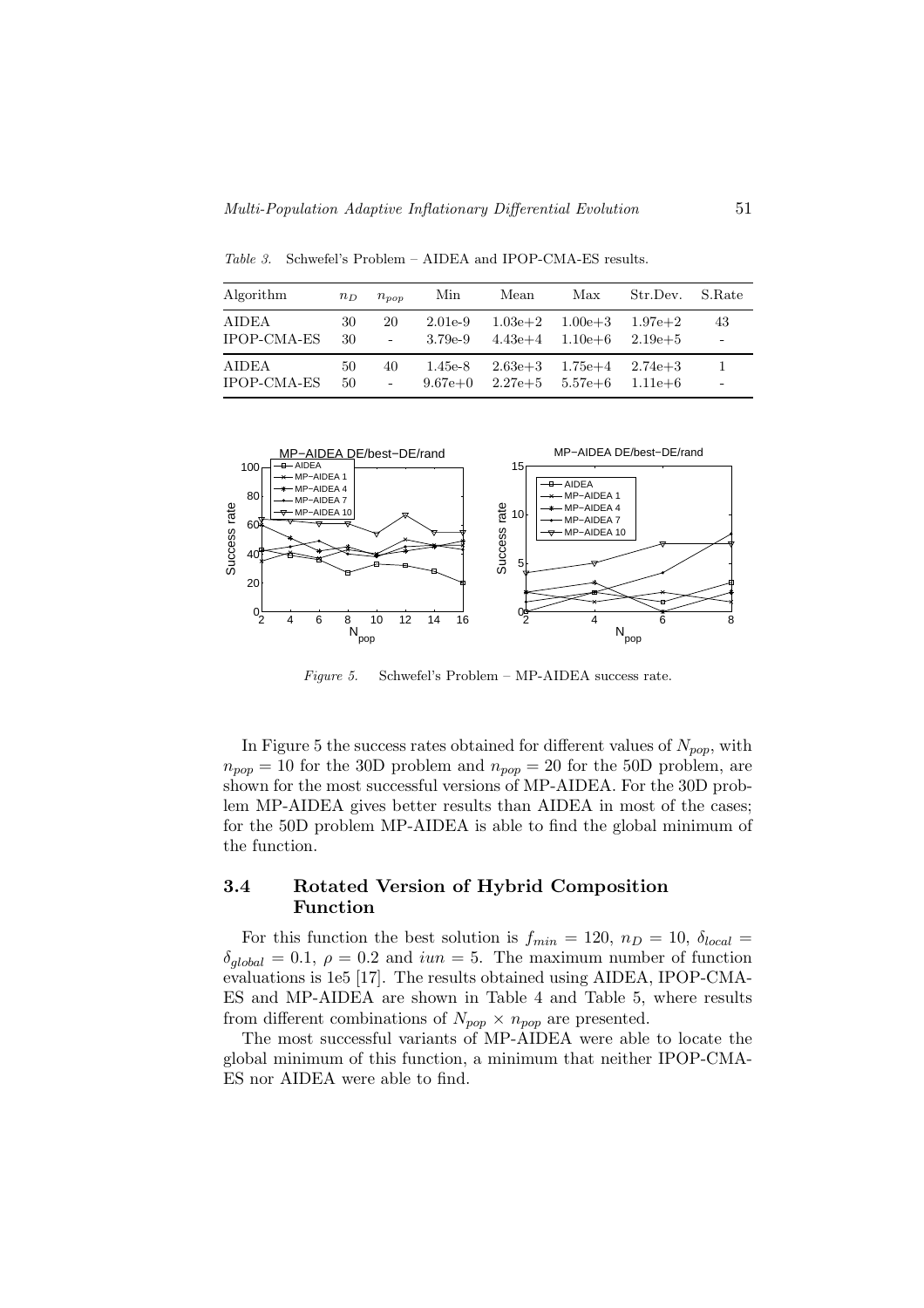Table 4. Rotated Version of Hybrid Composition Function – AIDEA and IPOP-CMA-ES results.

| Algorithm          | $n_{\text{pop}}$ | Min         | Mean        | Max         | Str.Dev.  | S.Rate                   |
|--------------------|------------------|-------------|-------------|-------------|-----------|--------------------------|
| AIDEA              | 40               | $5.38e + 1$ | $1.02e + 2$ | $1.14e + 2$ | $8.42e+0$ | $\overline{\phantom{a}}$ |
| <b>IPOP-CMA-ES</b> | $\sim$           | $7.92e+1$   | $9.13e + 1$ | $9.68e + 1$ | $3.49e+0$ |                          |

Table 5. Rotated Version of Hybrid Composition Function – MP-AIDEA success rate.

| Algorithm   | 2x20 | 4x20 | 6x20 | 8x20 |
|-------------|------|------|------|------|
| MP-AIDEA 4  |      |      |      |      |
| MP-AIDEA 10 |      |      |      |      |

# 4. Conclusions

In this paper a multi-population version of AIDEA have been presented and tested. Results have shown that MP-AIDEA can give results which are better, or at least comparable, to the ones provided by AIDEA. The new strategies  $DE/arch/1-DE/rand/1$  and  $DE/arch/1-DE/best/1$ have shown to be effective when the number of populations is not too low. The adaptation of the bubble dimension has proven to give good results, having moreover the advantage of not requiring the setting of the parameter  $\delta_{local}$  for the dimension of the bubble of the local restart. In addition, the most successful versions of MP-AIDEA were able to locate for the first time the global minima of two difficult academic functions.

### References

- [1] M. M. Ali and A. Torn. Population set based global optimization algorithms: Some modifications and numerical studies. Comput. Oper. Res., 31(10):1703– 1725, 2004.
- [2] A. Auger and N. Hansen. A Restart CMA Evolution Strategy with Increasing Population Size. Proc. IEEE Congress on Evolutionary Computation (CEC), pp. 1769–1776, 2005.
- [3] J. Brest, S. Greiner, B. Bošković, M. Mernik, and V. Žumer. Self-adapting control parameters in differential evolution: A comparative study on numerical benchmark problem. IEEE T. Evolut. Comput., 10:646–657, 2006.
- [4] J. P. Chiou and F. S. Wang. A Hybrid Method of Differential Evolution with Application to Optimal Control Problem of a Bioprocess System. In Proc. IEEE World Congress on Computational Intelligence (WCCI), pages 627–632, 1998.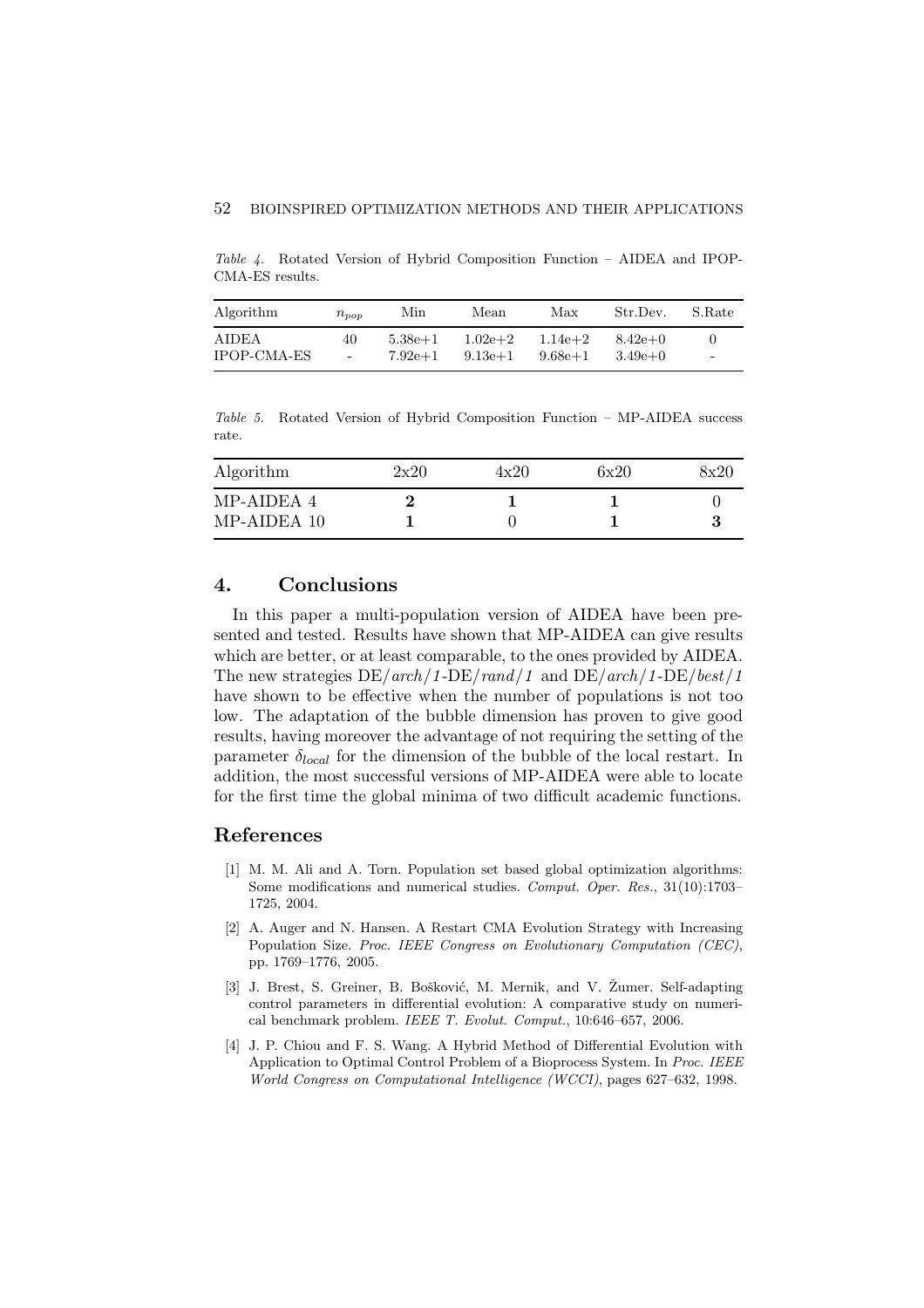- [5] L. Coelho and V. C. Mariani. A Hybrid Method of Differential Evolution and SQP for Solving the Economic Dispatch Problem with Valve-Point Effect. Applications of Soft Computing, pages 311–320, 2006.
- [6] S. Das, and P. N. Suganthan. Problem Definitions and Evaluation Criteria for CEC 2011 Competition on Testing Evolutionary Algorithms on Real World Optimization Problems. Technical Report, 2010.
- [7] S. M. Elsayed, R. A. Sarker, and D. L. Essam. GA with a New Multi-Parent Crossover for Solving IEEE-CEC2011 Competition Problems. Proc. IEEE Congress on Evolutionary Computation (CEC), pp. 1034–1040, 2011.
- [8] R. Gamperle, S.D. Muller, and P. Koumoutsakos. A Parameter Study for Differential Evolution. In Proc. WSEAS International Conference on Advances in Intelligent Systems, Fuzzy Systems, Evolutionary Computation, pages 293–298, 2002.
- [9] U. Halder, S. Das, D. Maity, A. Abraham, and P. Dasgupta. Self Adaptive Cluster Based and Weed Inspired Differential Evolution Algorithm for Real World Optimization. Proc. IEEE Congress on Evolutionary Computation (CEC), pp. 750–756, 2011.
- [10] J. Liu and J. Lampinen. A fuzzy adaptive differential evolution algorithm. J. Soft Computing, 9:448–462, 2005.
- [11] E. Minisci and M. Vasile. Adaptive Inflationary Differential Evolution. In Proc. IEEE World Congress on Computational Intelligence (WCCI), 2014.
- [12] M. G. H. Omran, A. Salman, and A. P. Engelbrecht. Self-adaptive Differential Evolution. Lect. Notes Artif. Intell., 3801:192–199, 2005.
- [13] K. V. Price, R. M. Storn, and J. A. Lampinen. Differential Evolution. A Practical Approach to Global Optimization. Natural Computing Series, Springer, 2005.
- [14] A. K. Qin, V. L. Huang, and P. N. Suganthan. Differential evolution algorithm with strategy adaptation for global numerical optimization. IEEE T. Evolut. Comput., 13:398–417, 2009.
- [15] A. Qinq. Differential Evolution: Fundamentals and Applications in Electrical Engineering. John Wiley & Sons, 2009.
- [16] D. Shen, Y. Li, B. Wei, and X. Xia. Adaptive Forking Multipopulation Differential Evolution Algorithm for Multimodal Optimization. J. Convergence Information Technology, 7(5):218–227, 2011.
- [17] P. N. Suganthan, N. Hansen, J. J. Liang, K. Deb, Y. P. Chen, A. Auger, and S. Tiwari. Problem Definitions and Evaluation Criteria for the CEC 2005 Special Session on Real-Parameter Optimization. Technical Report, 2005.
- [18] M. Vasile, E. Minisci, and M. Locatelli. Analysis of Some Global Optimization Algorithms for Space Trajectory Design. J. Spacecraft Rockets, 47:334–344, 2010.
- [19] M. Vasile, E. Minisci, and M. Locatelli. An Inflationary Differential Evolution Algorithm for Space Trajectory Optimization. IEEE T. Evolut. Comput., 15:267–281, 2011.
- [20] D.J. Wales, and J.P.K. Doye. Global Optimization by Basin-Hopping and the Lowest Energy Structures of Lennard-Jones Clusters Containing up to 110 Atoms. J. Phys. Chem., 10:5111–5116, 1997.